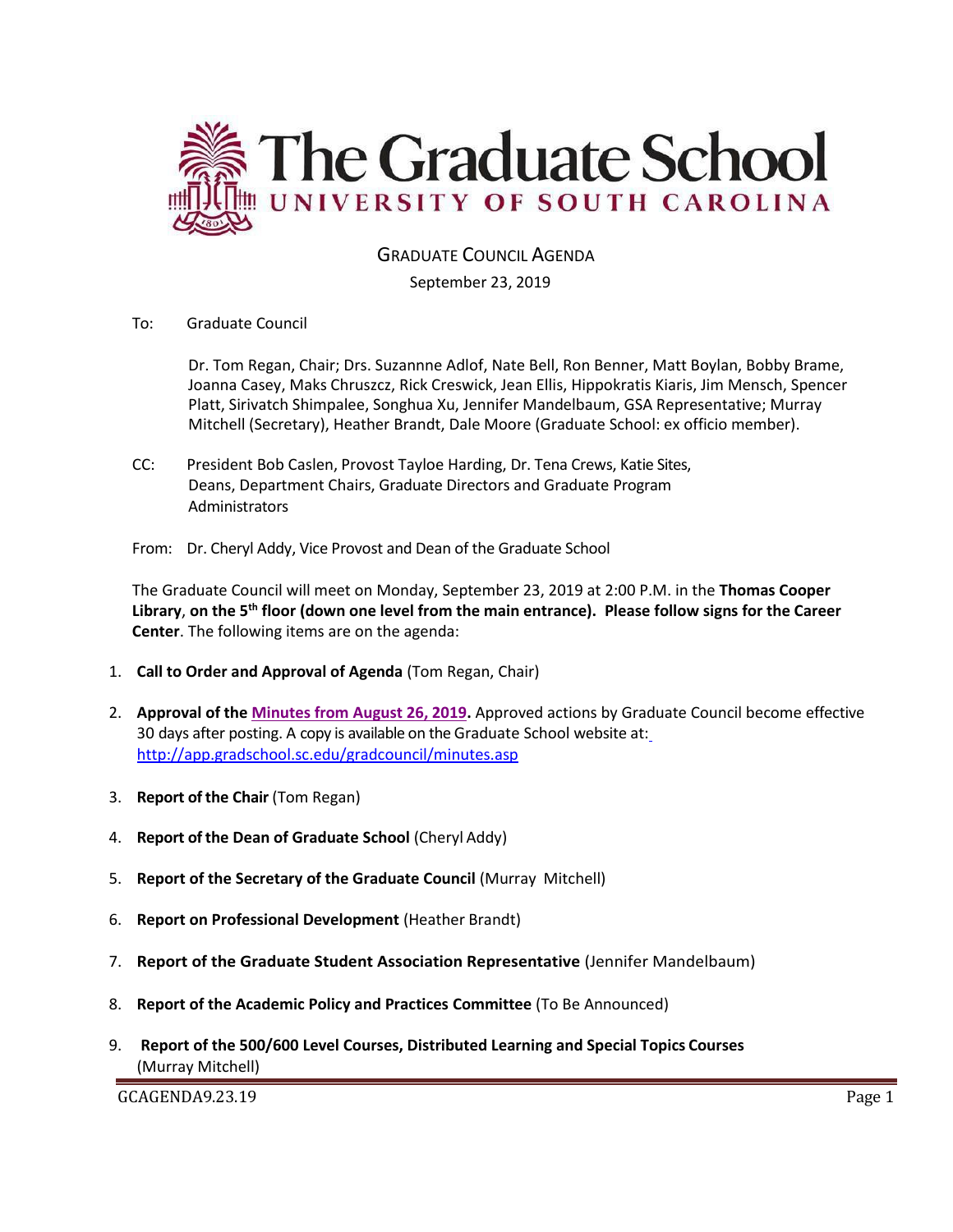This report is presented to Council for informational purposes only; no action is necessary.

### **500/600 Level Courses**

**CRJU 558** (3) Crime Over the Life Course (Course Change Proposal: Fall 2020)

- **CRJU 575** (3) The Death Penalty (Carolina Core Modification: Fall 2020)
- **CRJU 577** (3) Law and Criminal Justice Policy (Carolina Core Modification: Fall 2020)
- **HPEB 627** (3) Lesbian, Gay, Bisexual and Transgender (LGBT) Health (Course Change Proposal: Fall 2020)
- **JOUR 536** (3) Crisis Communications (Course Change Proposal: Fall 2020)
- **JOUR 540 to 566** (3) Magazine Article Writing (Course Change Proposal: Fall 2020)

**JOUR 541 to 504** (3) International Mass Communications (Course Change Proposal: Fall 2020)

- **JOUR 551** (3) Newspaper Management (Delete Existing Course: Fall 2020)
- **JOUR 556** (3) Broadcast Station Management (Delete Existing Course: Fall 2020)
- **JOUR 562 to 507** (3) Communicating Science, Health and the Environment (Course Change Proposal: Fall 2020)
- **JOUR 571 to 508** (3) Faith, Values, and the Mass Media (Course Change Proposal: Fall 2020)

### **Distributed Learning Proposals**

- **EDRD 500** (3) Content Area Literacy PK-12 (Course Change Proposal: Fall 2020)
- **EDEX 616** (3) Instruction of Students with Specific Learning Disabilities (Course Change Proposal: Summer 2019)
- **SLIS 797** (3) Fake News and Alternative Facts: Information Behavior in a Post-Truth Era (Spring 2020)

#### **Special Topics Courses**

**CRJU 591** (3) Adolescent Mentoring (Spring 2020) (cross-listing with WGST 598) **ENGL 566** (3) Alfred Hitchcock: Gender, Sexuality, and Representation (Fall 2019) **ENHS 862** (3) Analytical Methods in Air Quality (Fall 2019) **ENHS 862** (3) Introduction to Environmental Science Research (Spring 2020) **EXSC 755** (3) Genetics in Health Sciences (Spring 2020) **PHPH 741** (3) Fundamentals of Neuroscience Principles (Fall 2019) **WGST 598** (3) Adolescent Mentoring (Spring 2020) (cross-listing with CRJU 591)

## 10. **Associate Graduate Faculty Nominations** (Murray Mitchell)

None at this time.

## 11. **Fellowships and Scholarships Committee** (Jean Ellis)

12. **Report of Science, Math, and Related Professional Programs Committee** (Rick Creswick)

Below is a list of proposals reviewed by the Committee. Each curricular action can be viewed at this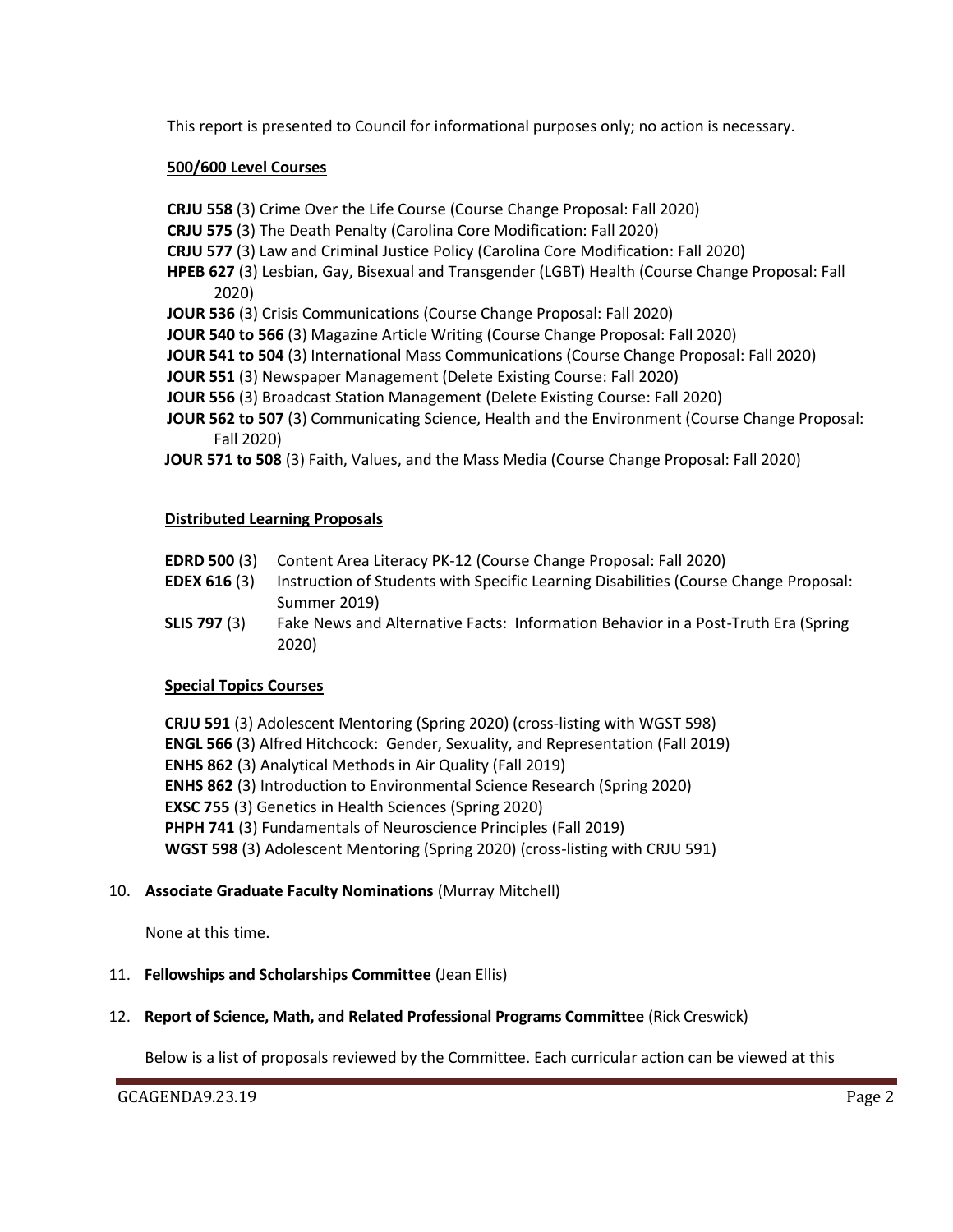Public Agenda review site:

<https://www.sc.edu/programproposal/agenda/?id=73&code=GCO>

At this Public Agenda link, the individual proposals are not live-linked, but agenda items are listed in alphabetical order. To view the full proposals, GC members and Committee Chairs still need to go to the Committee Review site, and filter for "Committees", then for the "Committee" called "Added to Grad Council agenda."

- **COMD Major / Degree Program**, Master in Communication Disorders (MCD), Public Health, Terminate Program: Fall 2020
- **CSCE Major / Degree Program**, MS in Software Engineering, Engineering & Computing, Terminate Program: Fall 2020
- **CSCE Major / Degree Program**, MS in Information Security, Engineering & Computing, Terminate Program: Fall 2020
- **ENHS 794 (**3) Introduction to Environmental Sciences Research, Public Health, NCP: Fall 2019
- **EPBO Major / Degree Program**, M.P.H. in Epidemiology, Public Health, Change to Existing Program: Fall 2020
- **EPID 796** (1) Integrated Learning Experience, Public Health, NCP: Fall 2019
- **LAWH 700** (3) Legal Foundations of the Health Care System I, Law, NCP: Fall 2019
- **LAWH 701** (2) Legal Foundations of the Health Care Systems II, Law, NCP: Fall 2019
- **LAWH 702** (1) Legal Foundations of Health Care System Lab, Law, NCP: Fall 2019
- **LAWH 710** (2) Public Health Systems, Law, NCP: Fall 2019
- **LAWH 712** (2) Bioethical Principles (Applied Learning), Law, NCP: Fall 2019
- **LAWH 714** (2) Health Care Contracting (Applied Learning), Law, NCP: Fall 2019
- **LAWH 716** (3) Medicare Compliance for Medical Facilities, Law, NCP: Fall 2019
- **LAWH 720** (2) Health Policy Advocacy**,** Law, NCP: Fall 2019
- **LAWH 722** (2) Risk Management, Law, NCP: Fall 2019
- **LAWH 724** (2) Certificates of Need, Law, NCP: Fall 2019
- **LAWH 728** (2) Comparative Studies in International Health Care**,** Law, NCP: Fall 2019
- **LAWH 730** (3) Healthcare Structure Planning for Companies & Non-Profits, Law, NCP: Fall 2019
- **LAWH 732** (3) Medicare Quality Compliance**,** Law, NCP: Fall 2019
- **LAWH 734** (2) Healthcare Fraud & Abuse Compliance**,** Law, NCP: Fall 2019
- **LAWH 736** (2) Third Party Billing Compliance, Law, NCP: Fall 2019
- **LAWH 740** (3) Antitrust Compliance**,** Law, NCP: Fall 2019
- **HSPM Dual Degree Program,** NMU 3+2 Program for HSPM MHA, Public Health, New Degree Program: Fall 2019
- **NURS Major / Degree Program**, Adult Gerontology-Acute Care Nurse Practitioner, Nursing, Change to Existing Program: Fall 2020
- **NURS 702** (3) Pharmacologic Management in Pediatric, Adult, & Gerontological Patients Across Healthcare Delivery Continuum, Nursing, CCP: Fall 2020
- **NURS 704** (3) Advanced Health Assessment and Diagnostic Reasoning, Nursing, CCP: Fall 2020
- **NURS 717** (3) Application of Basic Statistics for Nursing Practice & Service Management, Nursing, CCP: Fall 2020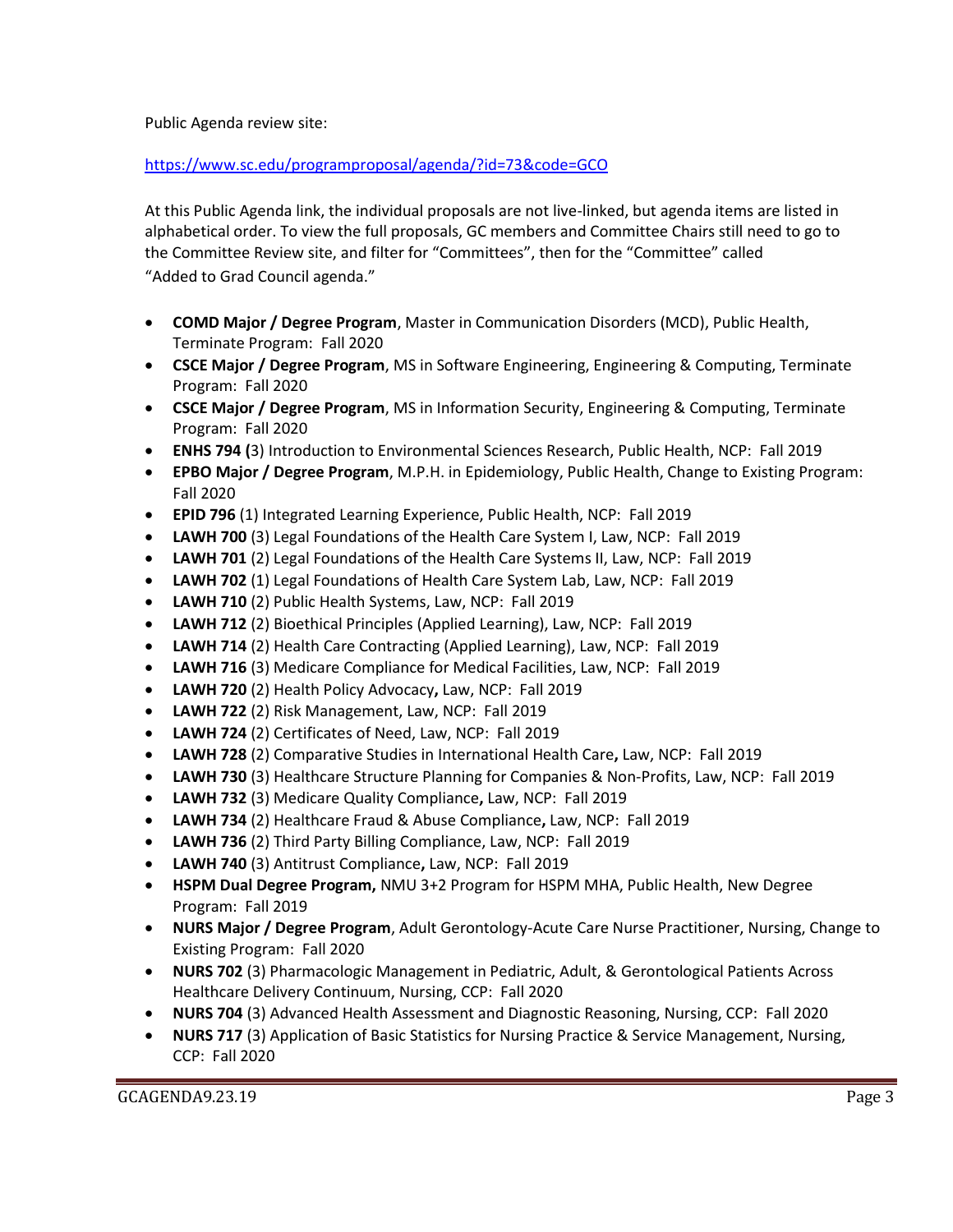- **NURS 718** (3) Diagnostic Interpretation and Therapeutic Modalities, Nursing, CCP: Fall 2020
- 13. **R**epor**t of the Humanities, Social Sciences, Education, and Related Professional Programs Committee**  (To Be Announced)

Below is a list of proposals reviewed by the Committee. Each curricular action can be viewed at this Public Agenda review site:

# <https://www.sc.edu/programproposal/agenda/?id=73&code=GCO>

At this Public Agenda link, the individual proposals are not live-linked, but agenda items are listed in alphabetical order. To view the full proposals, GC members and Committee Chairs still need to go to the Committee Review site, and filter for "Committees", then for the "Committee" called "Added to Grad Council agenda."

- **ACCT 702** (3) Application of Advanced Databases to Accounting and Business, Business, CCP: Spring 2020
- **ACCT 739** (3) Enterprise Resource Planning, Business, CCP: Spring 2020
- **EDFI 742,** The School and the Social Order: Western Europe, Delete an Existing Course, Fall 2020
- **EDFI 743** (3) The School and the Social Order: The United States, Education, CCP: Fall 2020
- **GRAD 701** (0) Graduate Teaching/Instructional Assistant Development, Graduate School, CCP: Fall 2020
- **JOUR Major / Degree Program,** Journalism and Mass Communications, College/School Section in the Graduate Bulletin, Information & Communications, Change to Existing Program: Fall 2020
- **MKTG 719** (3) Business to Business Marketing, Business, NCP: Fall 2019
- **PEDU 730** (3) Psychosocial Aspects of Athletic Performance and Injury Rehabilitation, Education, CCP: Spring 2020
- **SLIS Major / Degree Program**, Specialist in Library and Information Science, Information & Communications, Change to Existing Program: Fall 2020
- **SLIS Major / Degree Program**, Master of Library and Information Science, Information & Communications, Change to Existing Program: Fall 2020
- **SLIS Major / Degree Program**, Certificate of Graduate Study in Library and Information Science, Information & Communications, Change to Existing Program: Fall 2020
- **SOWK 736**, Advanced Practice with Organizations and Communities: Resource Development, Management, and Account, Social Work, Delete an Existing Course: Fall 2020
- **WGST 706** (3) Engendering Global Capitalism, Arts and Sciences, NCP: Spring 2020

## 14. **Report of the Grievances, Appeals and Petitions Committee** (Bobby Brame)

#### 15. **Other Committee Reports**

#### 16. **Old Business**